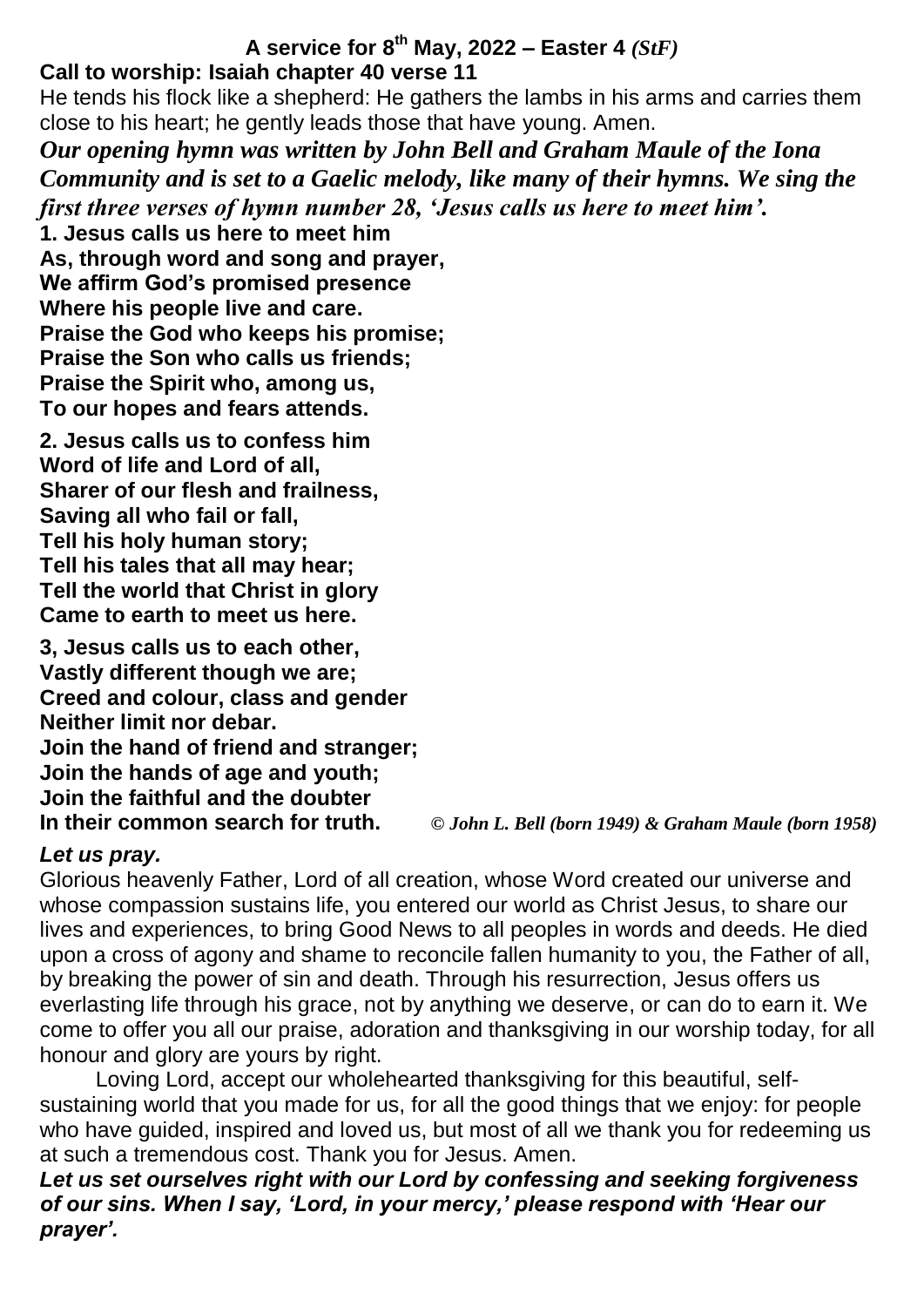Merciful God, we confess our failure to live as you want us to, for we know we do not always love and serve you wholeheartedly and we sometimes we disregard your call to serve others in Jesus' name, particularly the distressed and needy. In a time of reflection we bring to mind occasions when we have failed to love our neighbours as we love ourselves, by unkind words or actions that hurt them, shames us and fills you with grief and anger.

Lord, in your mercy …………………………. **Hear our prayer.** Lord of righteousness, help us turn away from wrongdoing and back to you. Soften our hearts and guide us with your truth. Bring us into the light of your love as we seek your forgiveness for the sins we have committed and the good we have neglected to do.

Lord, in your mercy.………………… **Hear our prayer.**

Gracious heavenly Father, we believe you hear and answer our prayers, and that you have not only pardoned us but call us to follow Christ Jesus as his disciples, freed from the burden of guilt. May the power of the Holy Spirit guide and perfect our service, so our lives may we be a beacon to draw others to know, love and serve our risen Saviour. Amen.

### *We shall say the Lord's Prayer*

**Our Father, who art in heaven, hallowed be thy name; thy kingdom come; thy will be done; on earth as it is in heaven. Give us this day our daily bread. And forgive us our trespasses as we forgive those who trespass against us. And lead us not into temptation, but deliver us from evil. For thine is the kingdom, the power and the glory, for ever and ever. Amen.**

*We shall sing a version of the 23rd Psalm, which was written and composed by Stuart Townend in 1996. This is how it happened in his own words: 'I never set out to write a new musical version of this psalm – it seems very brave, or very arrogant, to think you can improve on the existing hymn version, which has been loved and sung by millions of people for so long! I was actually working on a different song at the time, which after several hours' hard work was not going well… I happened to flick to this psalm in my Bible while taking a break, a simple melody popped into my head, and the whole thing was written in ten minutes (something I wish as a writer would happen more often to me!). Hymn number 481. 'The Lord's my Shepherd, I'll not want;'*

**1. The Lord's my Shepherd, I'll not want; He makes me lie in pastures green, He leads me by the still, still waters, His goodness restores my soul.** *Chorus And I will trust in you alone, And I will trust in you alone, For your endless mercy follows me, Your goodness will lead me home.*

**2. He guides my ways in righteousness, And he anoints my head with oil; And my cup – it overflows with joy, I feast on his pure delights.** *Chorus*

**3. And though I walk the darkest path –**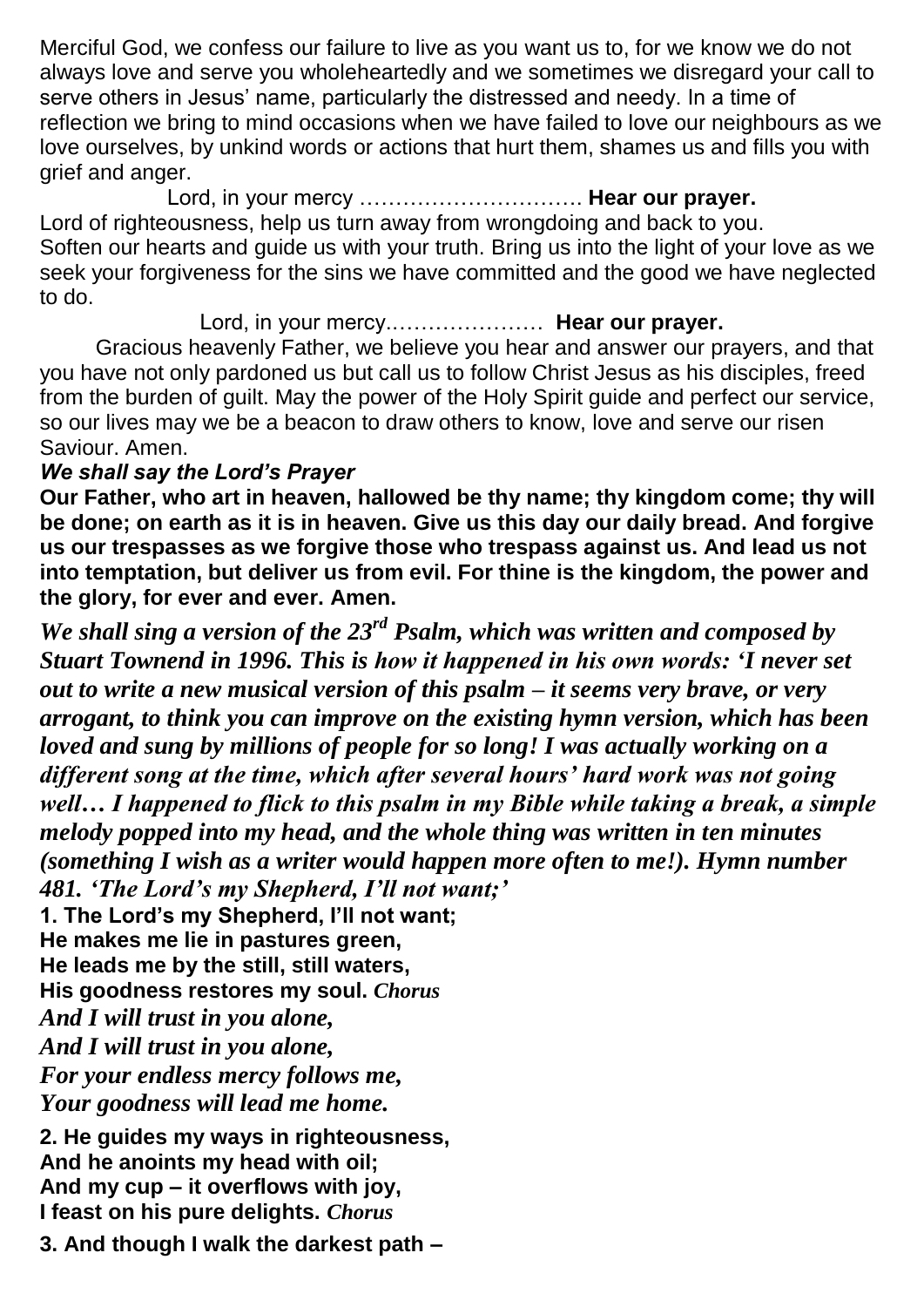#### **I will not fear the evil one, For you are with me, and your rod and staff Are the comfort I need to know.** *Chorus © Stuart Townend (Born 1963)*

#### *We come now to our prayers of intercession. Let us pray.*

Loving God, Jesus' passion, death and resurrection remind us that you care for us with boundless, unconditional, redemptive love. Grant us faith, wisdom, compassion and steadfastness to serve you as you desire. Do not let us not close our eyes and hearts to injustice, prejudice or neglect, but instead bid us strive courageously for the wellbeing of everyone. Teach us to share your love with our neighbours, nearby and far away.

Almighty God, our Saviour commanded us to love one another as we love ourselves, yet our failure to live in peace is heart-breaking, especially as we witness the suffering of Ukraine as the country faces intensive attacks by Russia. Lord, we pray for an end to the fighting, for a negotiated peace that will endure in which Ukraine will be able to remain a free democracy and the Kremlin's plans are frustrated.

In your mercy Lord, reach out to the Ukrainian people, from President Zelenskyy and his advisors, the armed forces and militia, the civilians, mainly women, children, the elderly and disabled, who are trapped in cities that are being bombarded by Russian forces and those who are seeking refuge beyond Ukraine. May they remain courageous and undaunted, so they will be able to resist Russia's might. We pray that friendly countries will provide support not only during the war, but for the time it takes to rebuild Ukraine from the ashes of destruction. Remember, too, Ukrainian refugees, who are fleeing to friendly countries. Bless those who offer shelter and support for as long as it is needed and may their compassion ease the trauma of the refugees.

God of truth and righteousness, Guide the rulers of all nations in the ways of mercy and justice, so we may live in peace. We pray for victims of warfare, terrorism, persecution and prejudice. May they receive the help, resources and encouragement they need to be healed in body, mind and spirit, so they can face the future with hope.

We pray for organizations like All We Can and Christian Aid that are working to provide desperately-needed aid to Afghanistan, Ethiopia, Sudan and Yemen, where millions are facing starvation, because of famine. May governments also reach out to offer support, even if they disapprove of the regimes in those stricken lands.

Lord of healing, we pray for who are sick, infirm, troubled or lonely, in particular all whose conditions have deteriorated during the past two years because of the restricted treatments during the pandemic. May they begin to receive the help and support they need to be returned to health and strength. Reach out to them in mercy, offering them comfort, hope and peace in their time of need.

We remember, too, all who have lost loved-ones during the past two years, particularly all who have been unable either to mark their passing or to mourn because of restrictions at funerals and gatherings. We pray for you to reach out to neighbours who are suffering from the physical, social, psychological and economic effects of the pandemic, not least of all, for children whose education and general wellbeing have been seriously harmed during the past two years. In a time of silence, we bring to mind people around us who are in special need of your care and, as we name them before you, we are confident you will know their needs and will reach out to them in lovingkindness: ………………………………………………..

Lord, help us to offer them practical support and friendship as well as our sympathy, but we ask you to embrace everybody for whom we pray with the warmth of your love, from which flows healing, courage, comfort and lasting peace.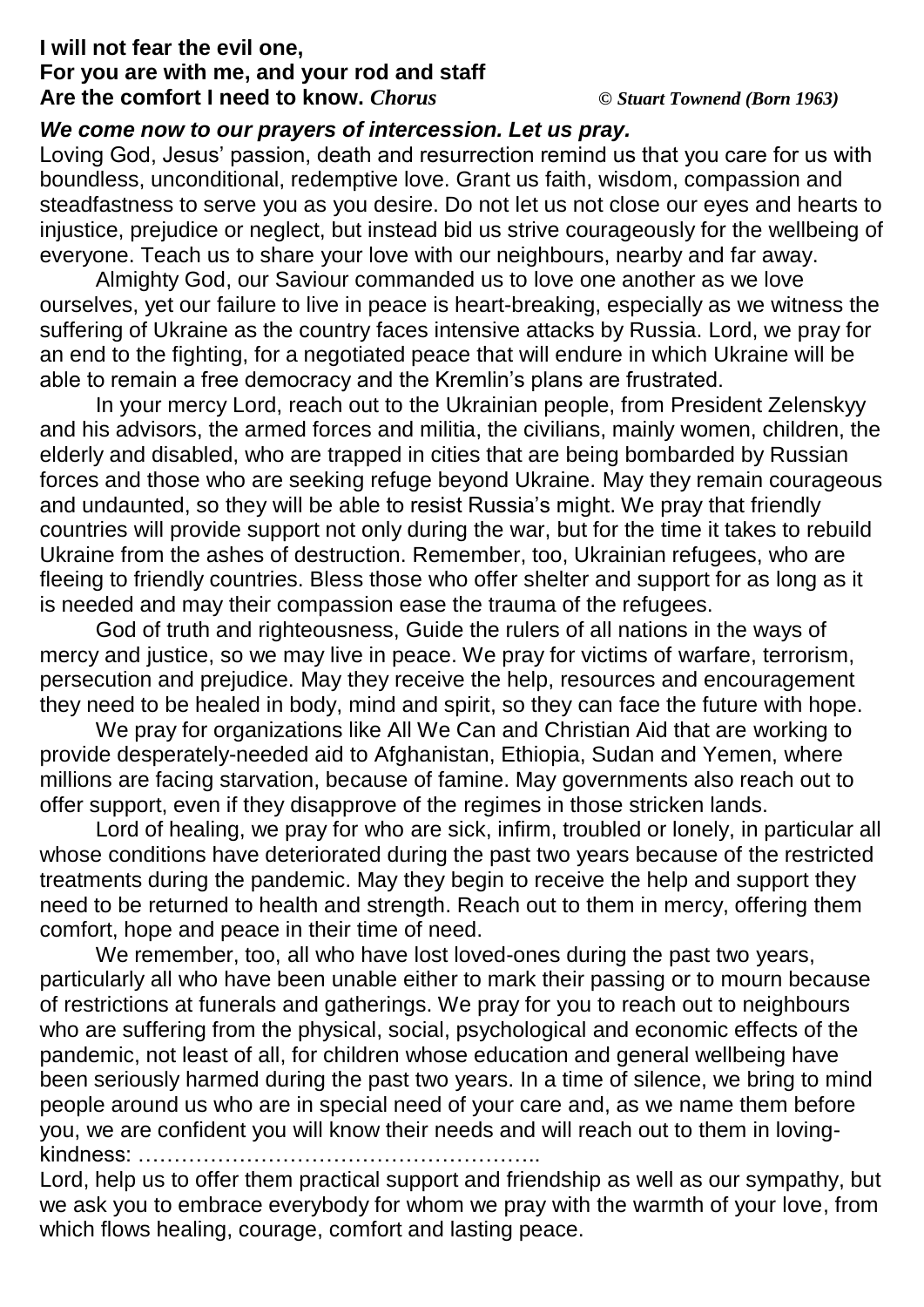Holy God, we pray our church and other churches in our district and, indeed for the World Church. Unite us in spirit, love and truth as we emerge from the dark shadow of coronavirus. Help us learn new, effective ways of meeting the needs of our communities, ways that demonstrate the goodness and grace of Jesus, our risen Lord.

Abba, Father God, may the news that neither sin nor death has the final word inspire us in our discipleship. Keep our hearts warm and teach us to share the abundance of love with which you bless us, so our lives glorify your name through Jesus Christ, our Lord. Amen.

#### **The New Testament reading is Acts chapter 9 verses 36 to 43**

In Joppa there was a disciple named Tabitha (which, when translated, is Dorcas), who was always doing good and helping the poor. About that time she became sick and died, and her body was washed and placed in an upstairs room. Lydda was near Joppa; so when the disciples heard that Peter was in Lydda, they sent two men to him and urged him,

#### "Please come at once!"

Peter went with them, and when he arrived he was taken upstairs to the room. All the widows stood around him, crying and showing him the robes and other clothing that Dorcas had made while she was still with them.

Peter sent them all out of the room; then he got down on his knees and prayed. Turning toward the dead woman, he said,

"Tabitha, get up."

She opened her eyes, and seeing Peter she sat up. He took her by the hand and helped her to her feet. Then he called the believers and the widows and presented her to them alive. This became known all over Joppa, and many people believed in the Lord. Peter stayed in Joppa for some time with a tanner named Simon. Amen.

#### **Our Gospel reading is John chapter 10 verses 22 to 30**

Then came the Feast of Dedication at Jerusalem. It was winter, and Jesus was in the temple area walking in Solomon's Colonnade. The Jews gathered around him, saying, "How long will you keep us in suspense? If you are the Christ, tell us plainly."

Jesus answered,

"I did tell you, but you do not believe. The miracles I do in my Father's name speak for me, but you do not believe because you are not my sheep. My sheep listen to my voice; I know them, and they follow me. I give them eternal life, and they shall never perish; no one can snatch them out of my hand. My Father, who has given them to me, is greater than all; no one can snatch them out of my Father's hand. I and the Father are one." Amen.

*Our next hymn was written by Pastor Francis Rowley, during a religious revival in 1886, when he was in his third year as pastor of First Baptist Church, North Adams. He was assisted by a remarkable young Swiss singer and musician, Peter Bilhorn, who, after a Sunday evening service, suggested that Pastor Rowley ought to write a hymn which Bilhorn would set to music. That same night the words, 'Can't you sing the wondrous story?' came to the pastor's mind. The opening was later changed and we don't usually sing Peter Bilhorn's melody in this country, but we have a fine hymn to sing: 'I will sing the wondrous story', number 323.* **1. I will sing the wondrous story Of the Christ who died for me,**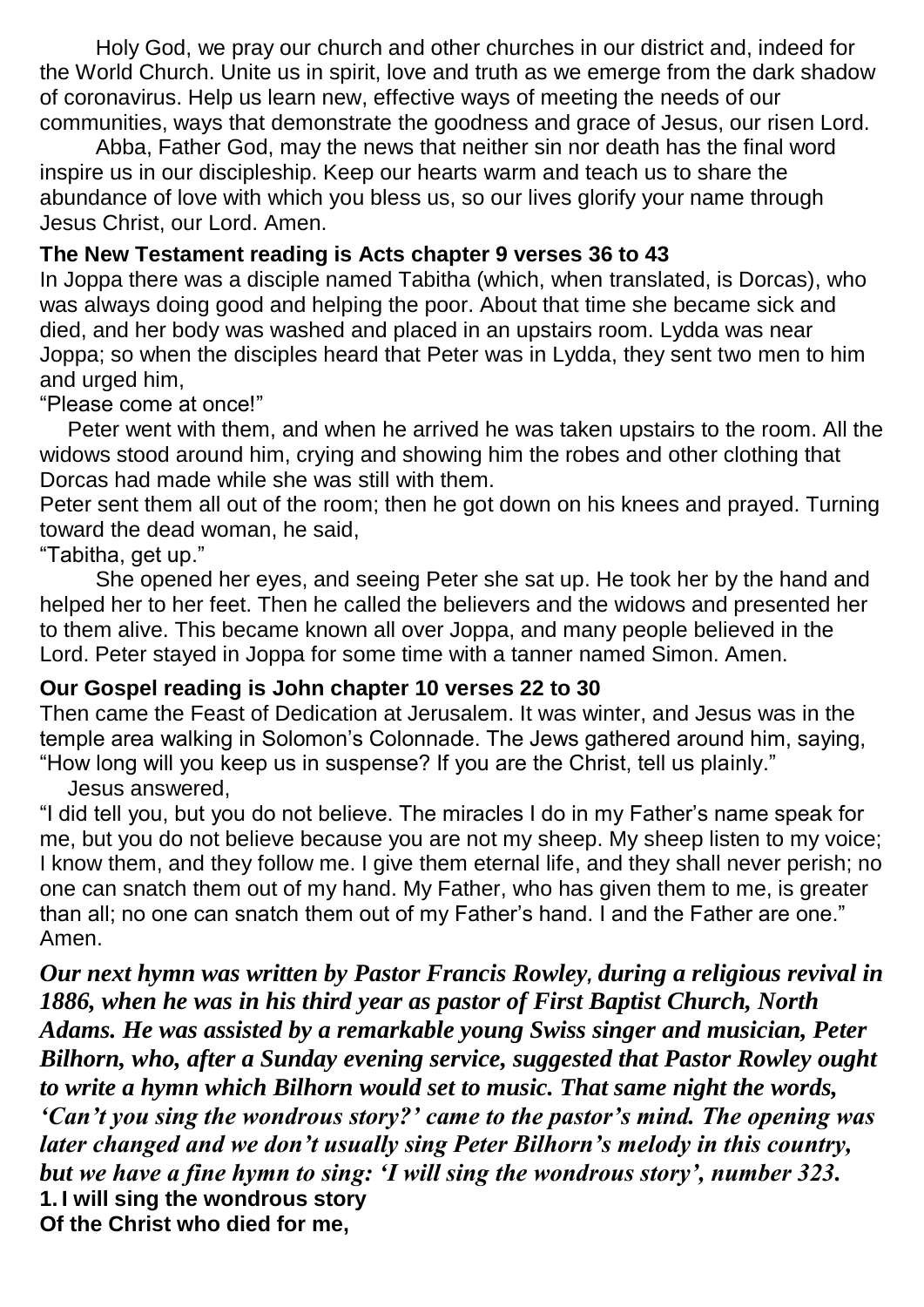**How He left the realms of glory For the cross on Calvary:** *Chorus: Yes, I'll sing the wondrous story Of the Christ who died for me, Sing it with his saints in glory, Gathered by the crystal sea.*

**2. I was lost; but Jesus found me, Found the sheep that went astray, Raised me up, and gently led me, Back into the narrow way:** *Chorus:*

**3. Faint was I, and fears possessed me, Bruised was I from many a fall; Hope was gone, and shame distressed me; But his love has pardoned all:** *Chorus:* **4. Days of darkness still come o'er me; Sorrow's paths I often tread; But the Saviour still is with me, By his hand I'm safely led:** *Chorus:* **5. He will keep me till the river Rolls its waters at my feet; Then he'll bear me safely over, Where the loved ones I shall meet:** *Chorus: © Francis Harold Rowley {1854 – 1952}*

**Sermon: "***My sheep listen to my voice; I know them, and they follow me."* **John 10:27** The first two books of Maccabees in the Apocrypha tell of the struggle of a small group of Jews to preserve their identity and faith a hundred and seventy-five years before Christ was born. I don't know how many of you have read these books, but their stories a probably the bloodiest in the Bible. It is not for anyone with a rich imagination and a weak stomach! King Antiochus IV Epiphanes was of Greek descent, but ruled Syria and was determined that Jews should cease to worship God – at the pain of torture and death. All symbols and worship was prohibited and in 168BC Antiochus desecrated the Temple by entering the Holy of Holies and carrying off silver and gold vessels used in worship. The Maccabee family led a successful revolt that eventually freed the Jewish nation from Syrian tyranny and allowed the Temple to be re-consecrated by Judas Maccabeus in 165BC. Indeed, the Temple's rededication is still celebrated by Jews at Hanukkah, or the Festival of Lights, every December.

Our reading from John relates how Jesus went to Temple to celebrate Hannukkah, not because it was an obligation of faith, but because it represented a new beginning for those who'd remained faithful to God throughout prohibition and persecution. Two months earlier, during the Feast of Tabernacles, Jesus had clashed with Pharisees in Temple. Consequently, he had barely arrived before he was surrounded by leading Jews, who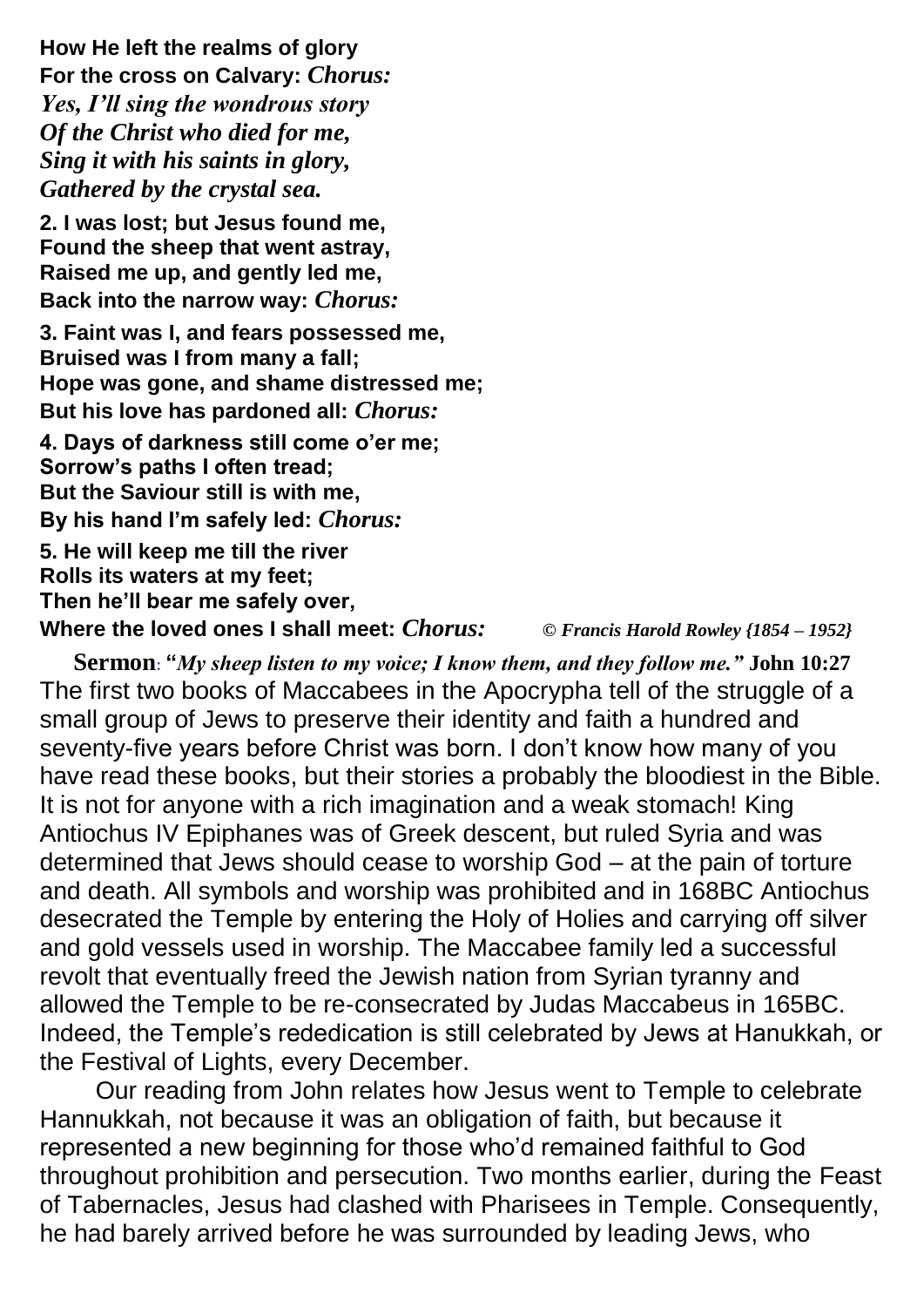demanded he declare himself as the Messiah, or not. Their hostility was compounded by their failure to see he is indeed God's Son, because he didn't match their image of what Christ should be: in their opinion Jesus was certainly neither a Judas Maccabeus, nor a King David, who would free them from Roman occupation; nor was he another Moses who would minister to God's elect, as they considered themselves. After all, he not only ate with sinners and tax-collectors, but healed Gentiles and Samaritans, whom Jews hated with a passion.

Jesus replied he had already told them, but they didn't believe in him. Even his miracles had not been accepted as signs of Messiahship, because the Jewish establishment lacked the faith to accept Jesus' challenge of Good News. Jesus used an image of himself as the Good Shepherd, as he accepted he would never gain their approval, declaring, 'but you do not believe because you are not my sheep.'

However, he added words of reassurance to those who had accepted him. 'My sheep listen to my voice; I know them, and they follow me. I give them eternal life, and they shall never perish; no one can snatch them out of my hand.' Notice how Christ uses the present tense: the promise is for the present, not just the future. When John wrote his gospel, the Church was starting to feel the weight of Roman persecution, so readers of his gospel would have taken comfort that they had already received Jesus' blessings. It is important for all of us to remember we share this assurance. Jesus is the Good Shepherd, who will bring us through life's trials, if only we trust in him and listen to him when he calls us by name.

Never forget how precious we human beings are to God. In 1 Corinthians, Paul wrote that we were bought at a price: a truly grievous price. Would God let us down or abandon us after making such an investment for our redemption? As disciples, we are journeying with Jesus and have his assurance that nothing shall snatch us from his grasp.

The reading about Peter and Dorcas / Tabitha (which is Aramaic for gazelle) shows how Peter, who'd denied Jesus three times in his weakness, performed a similar miracle to when Christ raised Jairus' daughter. As Jesus had done before, Peter prayed and used almost identical words, 'Tabitha cumi!', not 'Talitha cumi' and Tabitha made a complete recovery. In the power of the Holy Spirit, Peter gained faith to truly follow Jesus and triumphed over his earlier failures and weakness. Through this story, we may also share the hope that, with the Spirit's power and warmed by divine love, we'll journey in faith from the fallible beings we are now to what Jesus would have us be.

Christ didn't promise that anybody who followed him would receive preferential treatment in life, nor that our route would be smooth. However, I know that Jesus is the Good Shepherd, who will guide us until we reach green pastures and quiet waters at our journey's end. It is evident that we